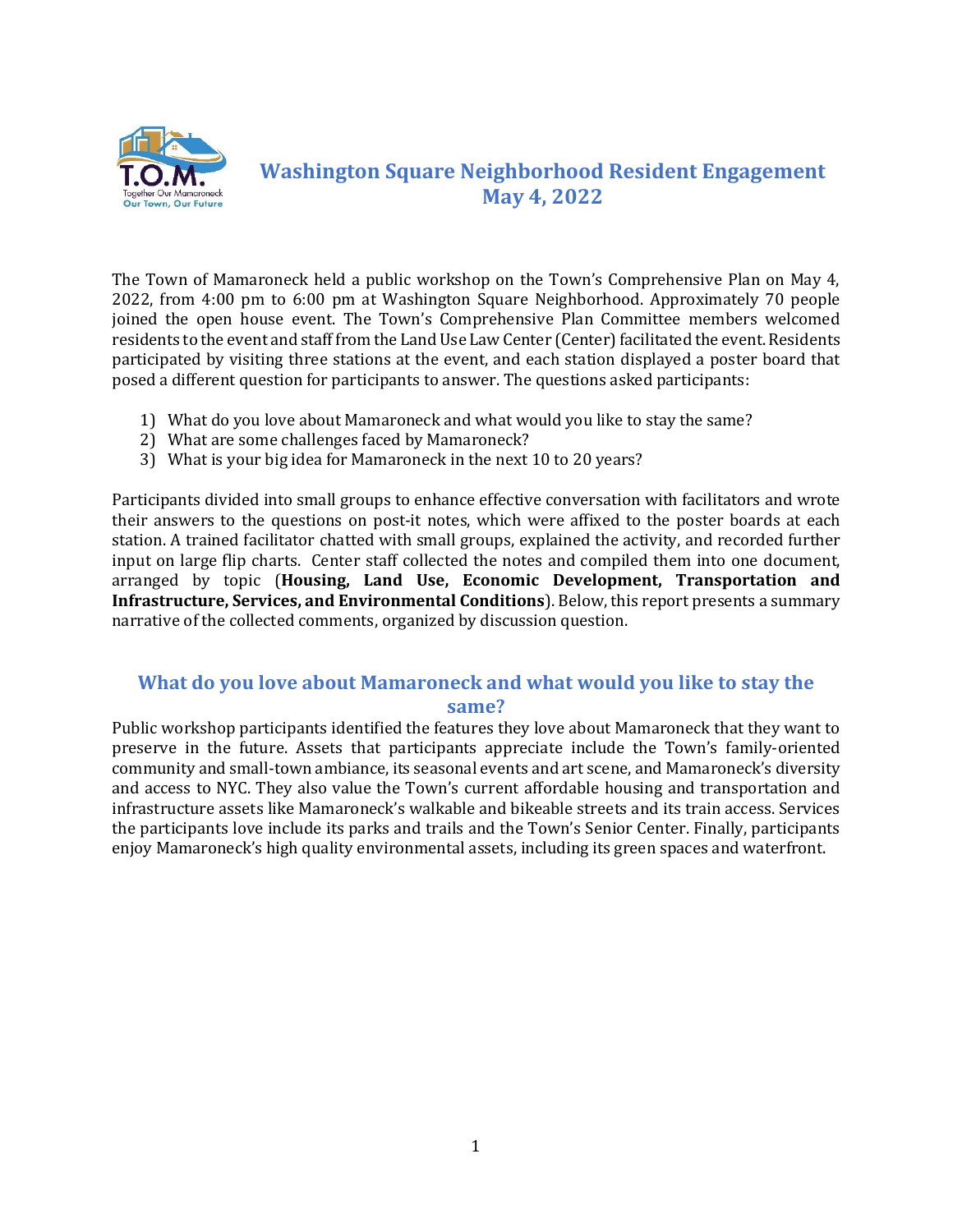## **What are some challenges faced by Mamaroneck?**



During the public workshop, participants also identified many challenges that Mamaroneck faces. For **Housing**, some participants think the Town lacks enough affordable housing, including for senior residents, but participants are also concerned about impacts associated with accessory dwelling units (ADUs) and multi-family housing, such as traffic, school, and environmental impacts. Participants also identified **Economic Development** challenges, including the cost of living in Mamaroneck, the availability of wellpaying jobs, and the vitality of the Town's commercial areas.

Identified **Transportation and Infrastructure** challenges include several dangerous street intersections and highway exits in Town, including Chatsworth Avenue and Myrtle Boulevard and Exit 17 off of I95, as well as poor traffic visibility on some streets, inadequate traffic signage in some areas, and road impairments, such as

potholes, that need to be repaired. Participants also mentioned traffic hazards caused by speeding cars and traffic congestion due, in part, to commercial thru traffic, including large trucks. Participants cited dangerous street conditions for pedestrians, including unsafe crossings at intersections with no crosswalks or signage and not enough time allotted for pedestrians to cross, as well as sidewalks that need repair. Identified parking and loading challenges include a shortage of off-street parking, too much metered parking, metered parking spaces that are too far apart, and commercial loading on sidewalks where loading zones do not exist.

Participants also identified challenges with the Town's **Services**. Many participants expressed frustration with chronic drainage and flooding problems due to blocked sewers and inadequate stormwater infrastructure, especially in the northwest corner of North Chatsworth Avenue and Myrtle Boulevard. Participants also identified a problem with litter and trash on sidewalks, as well as graffiti. Additionally, participants mentioned the need for better park and infrastructure maintenance, additional street landscaping, traffic enforcement, more and all-weather recreation facilities, better waterfront access, and more modern school facilities and playing fields. Participants also want the Town to address power outages, the lack of composting services for food waste, and safety issues.

Challenges with **Environmental Conditions** include noise pollution and emissions from gas powered leaf blowers.

## **What is your big idea for Mamaroneck in the next 10-20 years?**

Participants expressed many big ideas to address these challenges, including several regarding **Housing, Land Use and Economic Development** within Mamaroneck. While some residents expressed concerns about adding more housing in the Town, including ADUs and large apartment complexes, others think Mamaroneck should offer more affordable housing. Participants also added that they wanted to become more racially inclusive. Participants also suggested redeveloping areas like Fifth Avenue with restaurants and a food market and brainstorming ways to ensure the health and longevity of small retail stores in Mamaroneck.